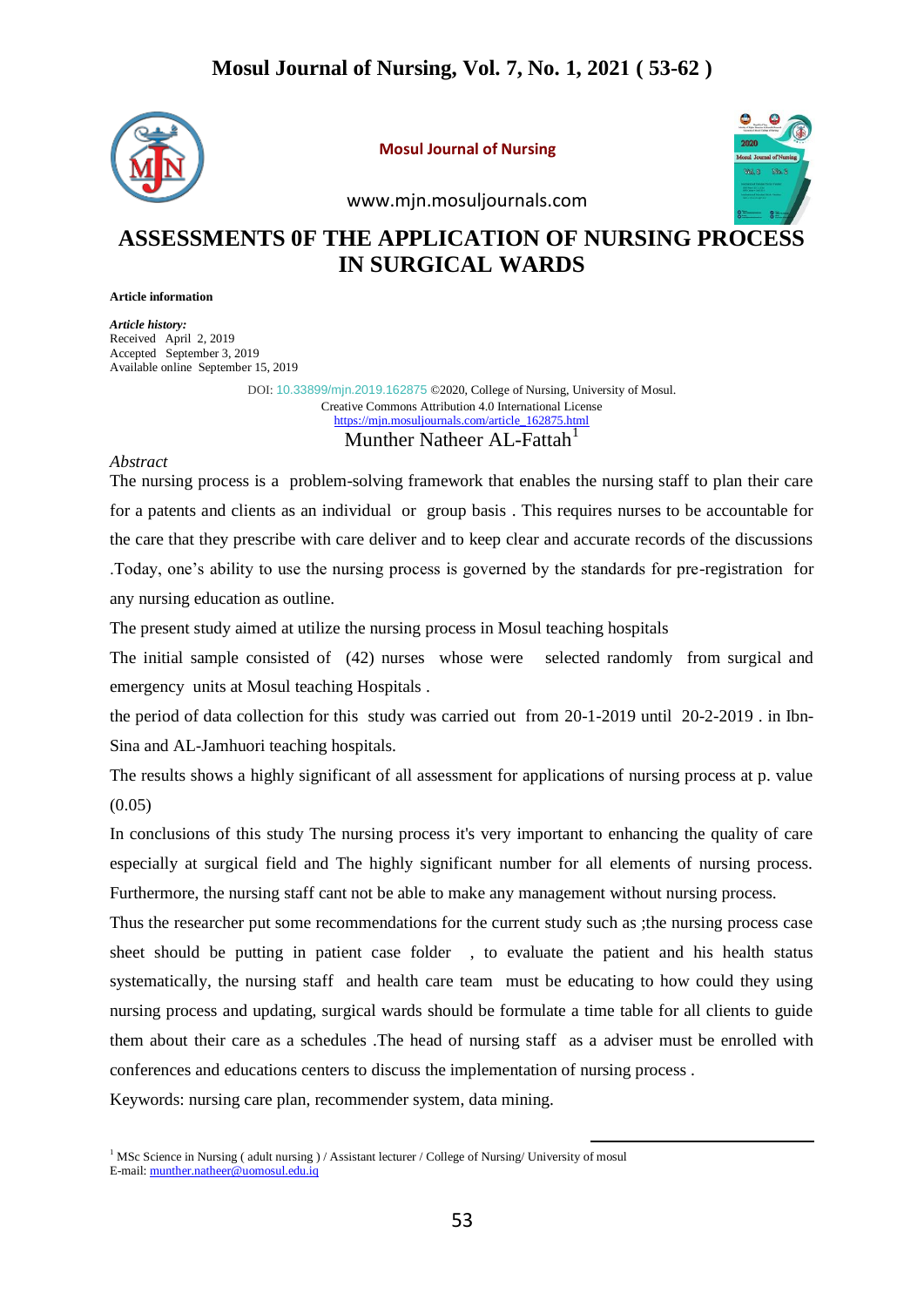### **Introduction:**

 The nursing process is a problem-solving framework that enables the nursing staff to planning their care for a clients on an individual or group basis . This requires nurses to be accountable for the care that they prescribe with care deliver and to keep clear and accurate records of the discussions (NMC, 2008)*.* 

Today, one's ability to use the nursing process is governed by the standards for preregistration for any nursing education as outline. (NMC, 2010)

The nursing care plan should be covering all aspects for the patient needs like physical , emotional, social ,spiritual and cultural these demands leading to improvement the ability to make a systematic framework (DoH, 2000) and (NMC, 2010).

In addition the nursing records were of poor quality and showed little understanding of the nursing process (Darzi, 2008). Failure to keep a record of nursing care or to use the nursing process can lead to a breakdown in the quality of care that is provided.

The Delivering of standerd quality care to patients based on patients' needs. the importance of appled and using a systematic plan like nursing process to the provision of nursing care which are can be estimatting with in care time (Miller and Sanderson, 2000). Flaxabilty

There has been some debate within the profession over the number of stages needed in the nursing process, some suggesting four and others five. With a four-stage approach, the nurse does not have time to reflect on the assessment data that have been collected and instead moves from assessment to planning ( Adoma et al 2005) .

The nursing process make the nursing staff responsible to formulate the care plan dibanding on the patient needs and nursing diagnosis. (NMC, 2008).

This is important to remember in an effort to counteract any criticism surrounding who is ultimately responsible under a system of collective responsibility (Borgelt 2003 ).

the critical thinking of any care plan make the nursing staff a Flexibility to modify and updata the patient management , care and intervention ( Groen 1995) .

the experienced nurses could link patient problems and interventions to gether so that problems can be resolved more efficiently (Grobe, Drew, and Fonteyn1991).

The nursing process in intensive care units (ICU) is increasingly characterized by a heavy reliance on medical equipment. The variety of equipment is large and innovations appear on the market continuously.

Due to these technological developments, the profession of intensive care nursing has changed. Nurses are increasingly required to conduct complex therapeutic and diagnostic procedures using the equipment's(Effken, 1997).

Despite this increased functionality The task of selecting and integrating the vast amount of data into diagnostic information is still the responsibility of the nurse Deciding which actions should be taken is often done under time-critical circumstances. There is a high work pace, and the cumulative work pressure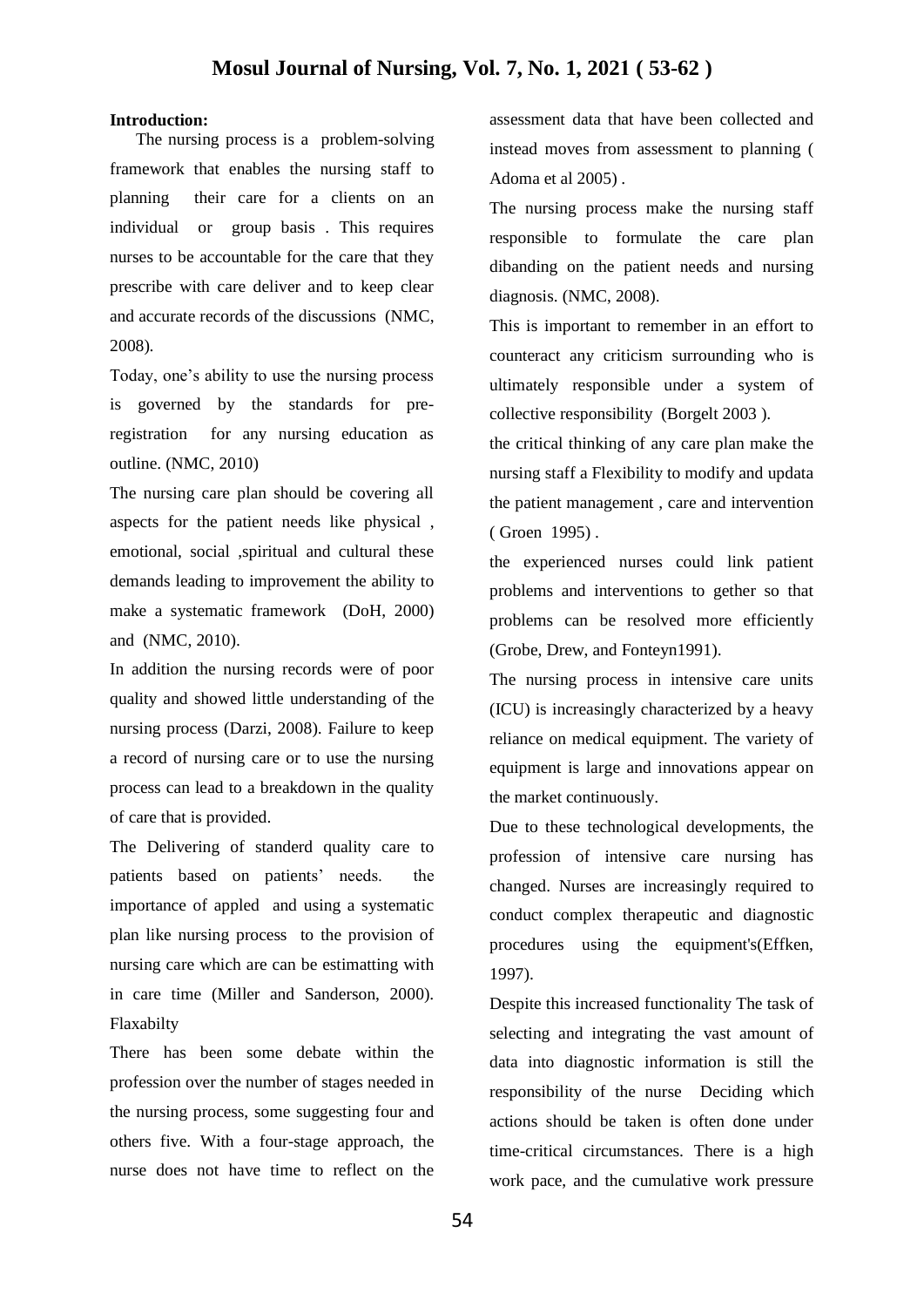combined with working in shifts results in fatigue (Groen 1995).

On top of this, there is an increasing demand on medical and nursing staff should be higher efficiency. (Kohn et al 2000).

To minimize inexperience, training is crucial. However, there is a lack of general training for nursing staff in the use of technology as well as adequate, task-specific training (Bogner, 1994).

Especially older nurses will suffer from this lack of focus on device usage. Furthermore, these products should be able to provide adaptive embedded support to users when appropriate. Several researchers claim that a successful application of modem nursing care to a large extent on its ability to function as a "team player" with human practitioners (Sarter and Woods,2000).

In other words, to collaborate with the user (We will need to know which technological innovations can be sensibly applied and how this should be done. The main goal of an intensive care nurse is returning the patient to as healthy a state as possible, by bringing the patient in a state of homeostasis and subsequently maintaining this state. Homeostasis is defined as an internal state of dynamic balance. It is reached when all physiological variables are operating within their normal bounds. This embedded nature of control influences the relation between nurse and patients(Han and Kamber 2006).

The core system of the patient follows its own logic, clinicians have to play two roles. Assuming the role of collaborator with processes tending towards homeostasis, and saboteur of processes tending away from homeostasis (Miller 2000).

Another important factor in the use of nursing process related to the intended tasks is that the nurses are responsible not only for the device operation, but also for the larger performance goals of the overall

system. As a result, the system of people and artifacts evolve over time to produce generally successful performance, even if the usability of that system is poor(Moorhead et al 2004).

Utilization of the nursing process shall be evident in review of the completed Community Health and Safety assessment for all admissions, transfers, long term care stays, and significant changes in condition (Obradovich and Woods 1996).

The shorter Nursing assessment form shall be utilized by the nurse to document body checks, minor injuries, or returns from short hospitalizations with minor changes in condition. The short nursing assessment form has an area to document a focus nursing note data (Miller et al 2003)

#### **Aim of The Study:**

The present study aimed at utilized the nursing process in Mosul teaching hospitals

# **Methodology Ethical consecrations**

The first official permission was obtained from clinical science department director ( research councilor) , depending on that permission the researchers team has a second official permission from the Nineveh health office to conduct the present study in Ibn-Sina and AL-Jamhuori teaching hospitals .

#### **Design of the study:**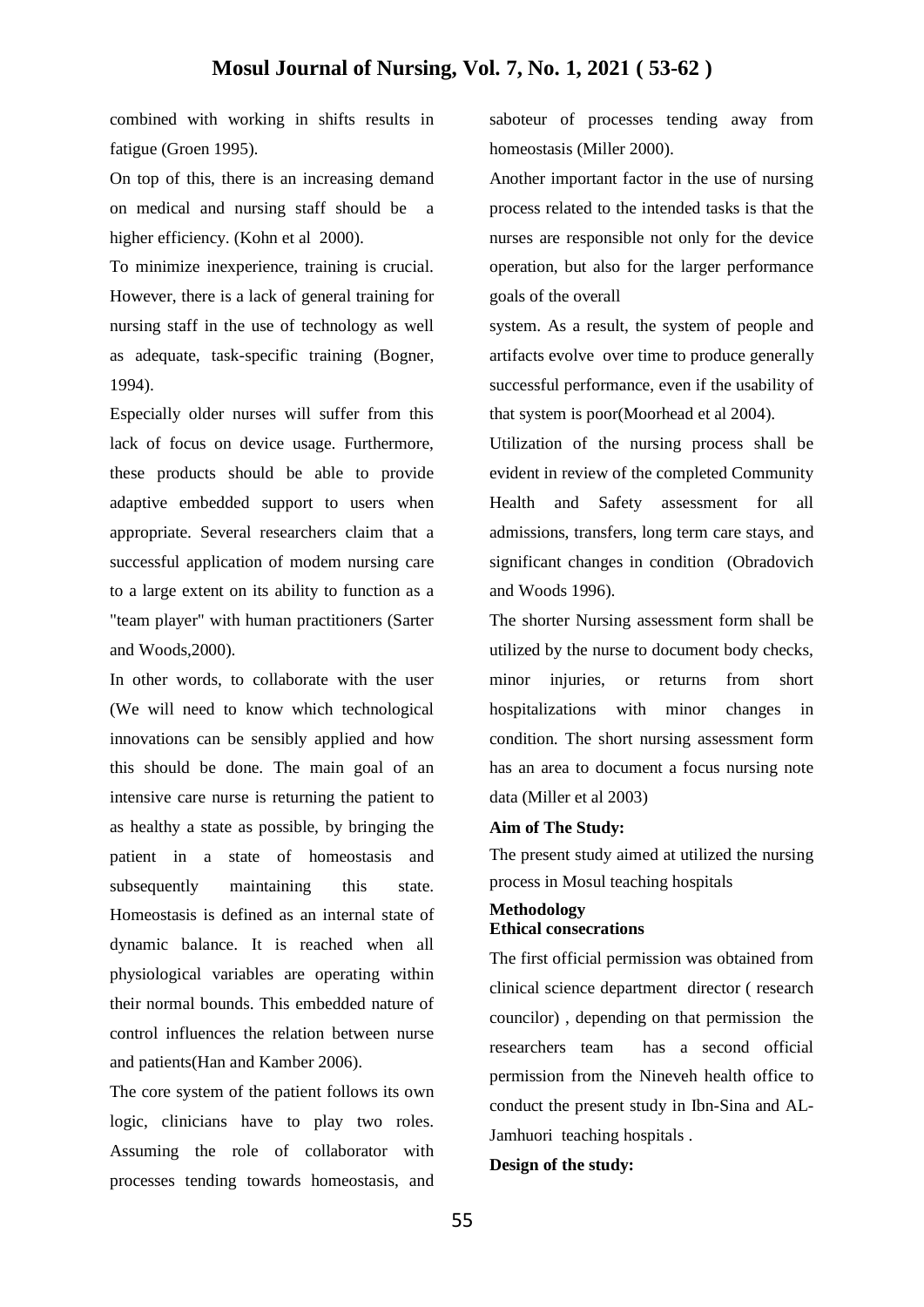The descriptive study design was applied for the period from 20-1-2019 until 20-2-2019.

## **Setting of Study:**

The current study was carried out in Iben Sina and Al-Jamhori teaching hospitals and Emergency care Unit at Mosul

The patient come to this hospital who is suffering from general diseases and surgical problems

The number of client for both hospital was is Approximately more than (150) patient per day.

## **Sample of Study:**

The sample was (42) they are selected randomly of the first time for all nurses who are workers at surgical ward and Emergency departments

The percentage between male and female was different according to level of the education of the of nursing graduate ,Bachelors e and diploma of nursing .The researchers put some criteria for the selection of the sample according to how application of the nursing process in surgical wards.

## **Study Tool:**

In the present study ,the following steps ware applied in accordance to the a quantitative nursing research .

1-The literature review was searched and seek by research plain through using the following key word (emergency word ,surgical word ,

nursing process , assessment ,diagnoses, planning , intervention and evaluation or expected out com ).

2-formalate the questioner survey based on the (application of nursing process).

3- Explore the initial draft to the experts to have a validity of tools.

4-the reliability of instrument was getting by doing assessment ,diagnosis, planning, Implementation and evaluation of nursing process and the sample was about (10 nurses pre-post test )

**Testing the reliability and validity of the tool:-**

The validity term refers to be measured and to degrees to which an instrument measures what it is supposed to be measuring. the researchers were had the face validity by experts However the Reliability refers to the degree of consistency or accuracy with an instrument measure an attribute. the higher reliability of an instrument. the lower the amount of error present in the obtained scores. several empirical methods assess various aspects of an instrument reliability(pilot and hunger 1999)

## **Statistical analysis**

1. Percentage are used to the description of the sample.

- 2. frequency and percentage
- 3. SPSS version 17.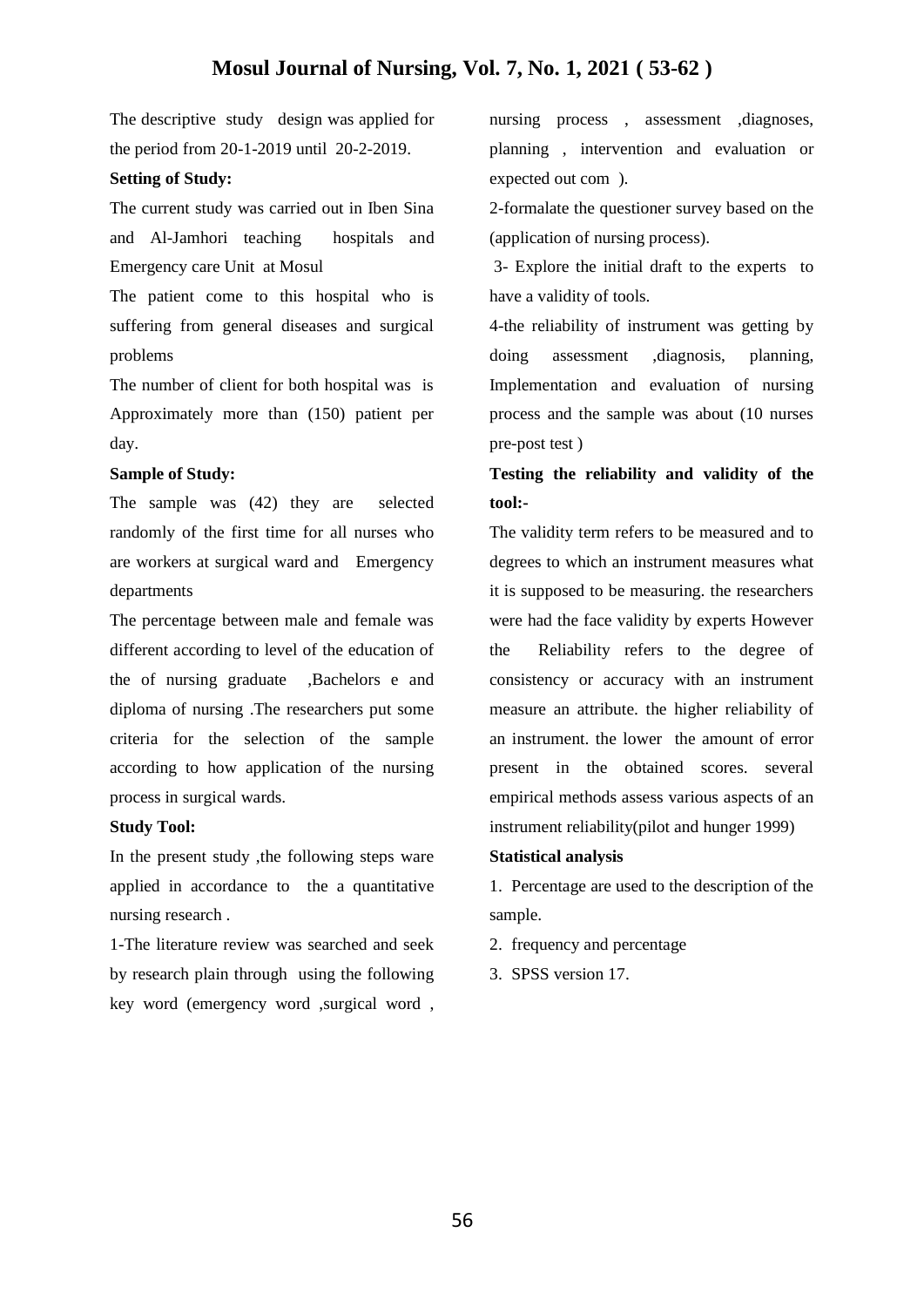# **Results**

Distribution of the study samples according to demographic data Table (1) demographic characteristics of the sample.

| <b>Variables</b>         | л.                         | No.                     | $\%$    |
|--------------------------|----------------------------|-------------------------|---------|
|                          | 18-27 years old            | 17                      | 40.5    |
|                          | 28-37 years old            | 17                      | 40.5    |
| Age                      | 38-47 years old            | $\overline{\mathbf{4}}$ | 9.5     |
|                          | more than 48 years old     | $\overline{\mathbf{4}}$ | 9.5     |
| <b>Total</b>             |                            | 42                      | 100%    |
| Gender                   | <b>Male</b>                | 36                      | 85.7    |
|                          | Female                     | 6                       | 14.3    |
| <b>Total</b>             |                            | 42                      | 100%    |
| <b>Training</b>          | Yes                        | 22                      | 52.4    |
|                          | N <sub>o</sub>             | 20                      | 47.6    |
| <b>Total</b>             |                            | 42                      | 100%    |
|                          | <b>Less Than 5 Years</b>   | 22                      | 52.4    |
| <b>Years of services</b> | 5-10 Years                 | 14                      | 33.3    |
|                          | More than 10 Years         | 6                       | 14.3    |
| <b>Total</b>             |                            | 42                      | 100%    |
|                          | <b>Nursing junior high</b> | $\boldsymbol{9}$        | 21.4    |
| <b>Education</b>         | <b>Institute</b>           | 13                      | 31      |
|                          | <b>BNS</b>                 | 19                      | 45.2    |
|                          | <b>High Degree</b>         | $\mathbf{1}$            | 2.4     |
| <b>Total</b>             |                            | 42                      | $100\%$ |
|                          | <b>Medical Ward</b>        | 10                      | 23.8    |
| <b>Place of Work</b>     | <b>Surgical Ward</b>       | 18                      | 42.9    |
|                          | <b>ICU</b>                 | 14                      | 33.3    |
| <b>Total</b>             |                            | 42                      | 100%    |
| <b>Work time</b>         | <b>Morning</b>             | 14                      | 33.3    |
|                          | Evening                    | 28                      | 66.7    |
| <b>Total</b>             |                            | 42                      | 100%    |

Table (1) shows 66.7 work at night shafting, 42,9 working in surgical wards . however 23,8 in medical wards 45,2 university education , 52,4 have experience less than five years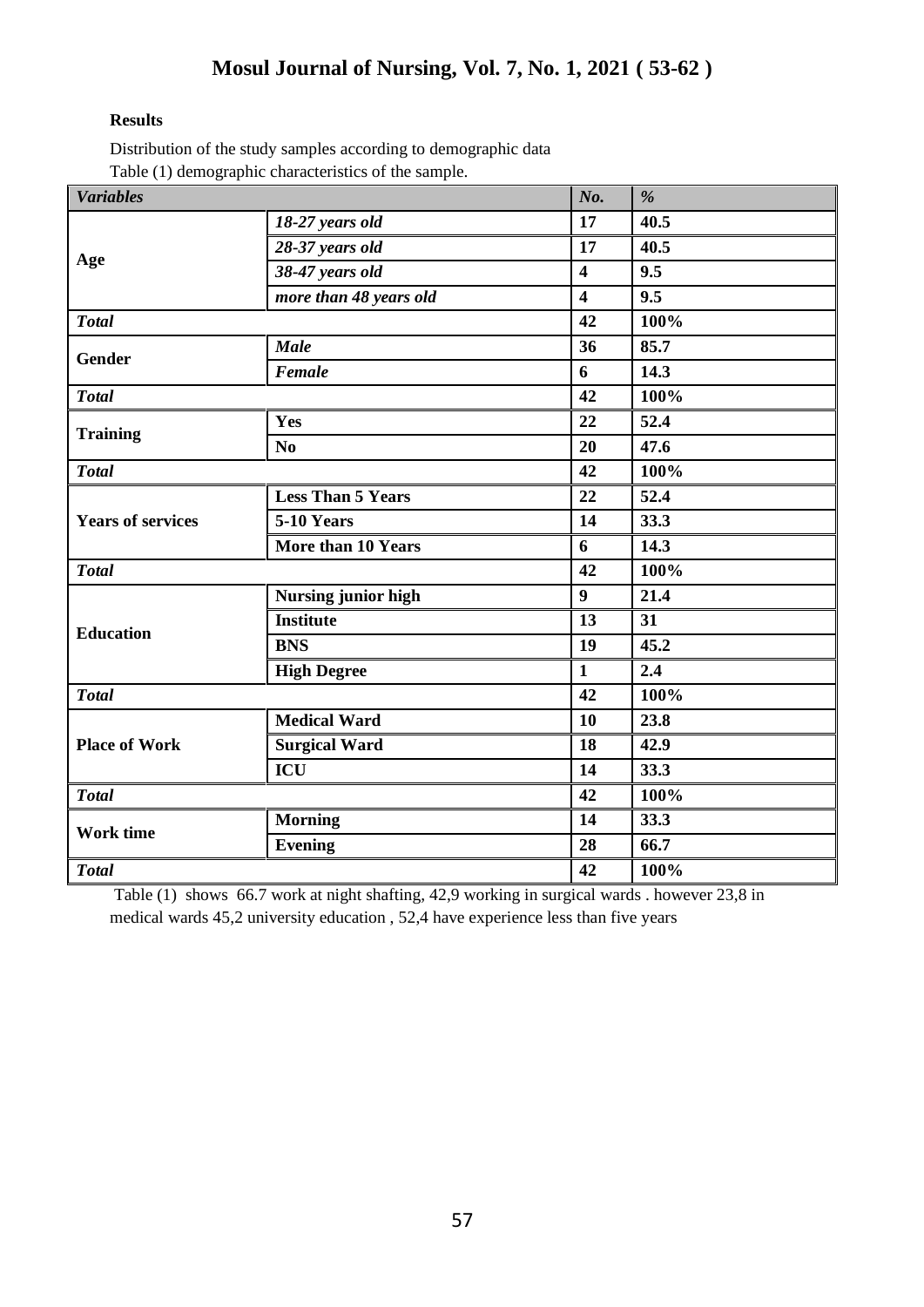| No.                                         | <b>Statement Diagnosis</b>                    | Always | Sometimes | <b>Never</b> |
|---------------------------------------------|-----------------------------------------------|--------|-----------|--------------|
|                                             | I diagnosed the patient directly              | 16     |           |              |
| 2                                           | I diagnosed the signs and symptoms            | 15     | 20        |              |
| 3                                           | Nursing diagnosis it s the same of medical    | 17     | 22        |              |
|                                             | diagnosis                                     |        |           |              |
| $\overline{4}$                              | Ask the patient about main associated factors | 25     | 16        |              |
|                                             | Ask the patient about duration of disease     | 24     | 17        |              |
| Chi-Sq. = 22.780, DF = 8, P-Value = $0.004$ |                                               |        |           |              |

Table (2) reveals the statement of assessment .

table (2) indicates that the same highly significant results for assessment statement at ( P 0.05). Table (3) shows Statement Diagnosis

| No.                                         | <b>Statement Assessment</b>                  | Always | Sometimes | Never |
|---------------------------------------------|----------------------------------------------|--------|-----------|-------|
|                                             | I make the data collection from the patient  | 17     | 20        |       |
|                                             | I doing all the vital sings                  | 33     |           |       |
| 3                                           | I take the health history from the physician | 26     | 13        |       |
|                                             | I depending on physician assessment          | 21     | 13        |       |
|                                             | I taking the past history for the patient    | 21     | 15        |       |
| Chi-Sq. = 17.559, DF = 8, P-Value = $0.025$ |                                              |        |           |       |

Table (3). indicates that the same highly significant results for diagnosis statement at (P 0.05).

|  | Table (4) demonstrate the Statement Planning. |
|--|-----------------------------------------------|
|--|-----------------------------------------------|

| No.                                        | <b>Statement Planning</b>                    | Always | Sometimes | Never |
|--------------------------------------------|----------------------------------------------|--------|-----------|-------|
|                                            | I putting the goals of nursing care          | 23     | 14        |       |
| 2                                          | I make the nursing care plain                | 29     | 12        |       |
|                                            | Caring the patient without make plain        |        | 19        | 16    |
| $\overline{4}$                             | I depending on the physician care plain      | 32     |           |       |
|                                            | I putting the orders depending on assessment | 19     | 22        |       |
| Chi-Sq. = 58.121, DF = 8, P-Value = $0.00$ |                                              |        |           |       |

Table (4) appears the same highly significant results for planning statement at ( P 0.05).

Table (5) appears the Statement Intervention.

| No.                                               | <b>Statement Intervention</b>                      | Always | Sometimes | Never |
|---------------------------------------------------|----------------------------------------------------|--------|-----------|-------|
|                                                   | I make the intervention of nursing care            | 17     | 14        |       |
| 2                                                 | I make just physician orders for patent care       | 33     | 8         |       |
| 3                                                 | The intervention depending on assessment diagnosis | 26     | 15        |       |
|                                                   | and planning process                               |        |           |       |
| $\overline{4}$                                    | I make a document for patient care                 | 32     | $\Omega$  |       |
|                                                   | Just give medication for patent I                  | 6      | 14        | 22    |
| Chi-Sq. = $88.619$ , DF = $8$ , P-Value = $0.000$ |                                                    |        |           |       |

This table (5) the same highly significant results for intervention statement at ( P 0.05).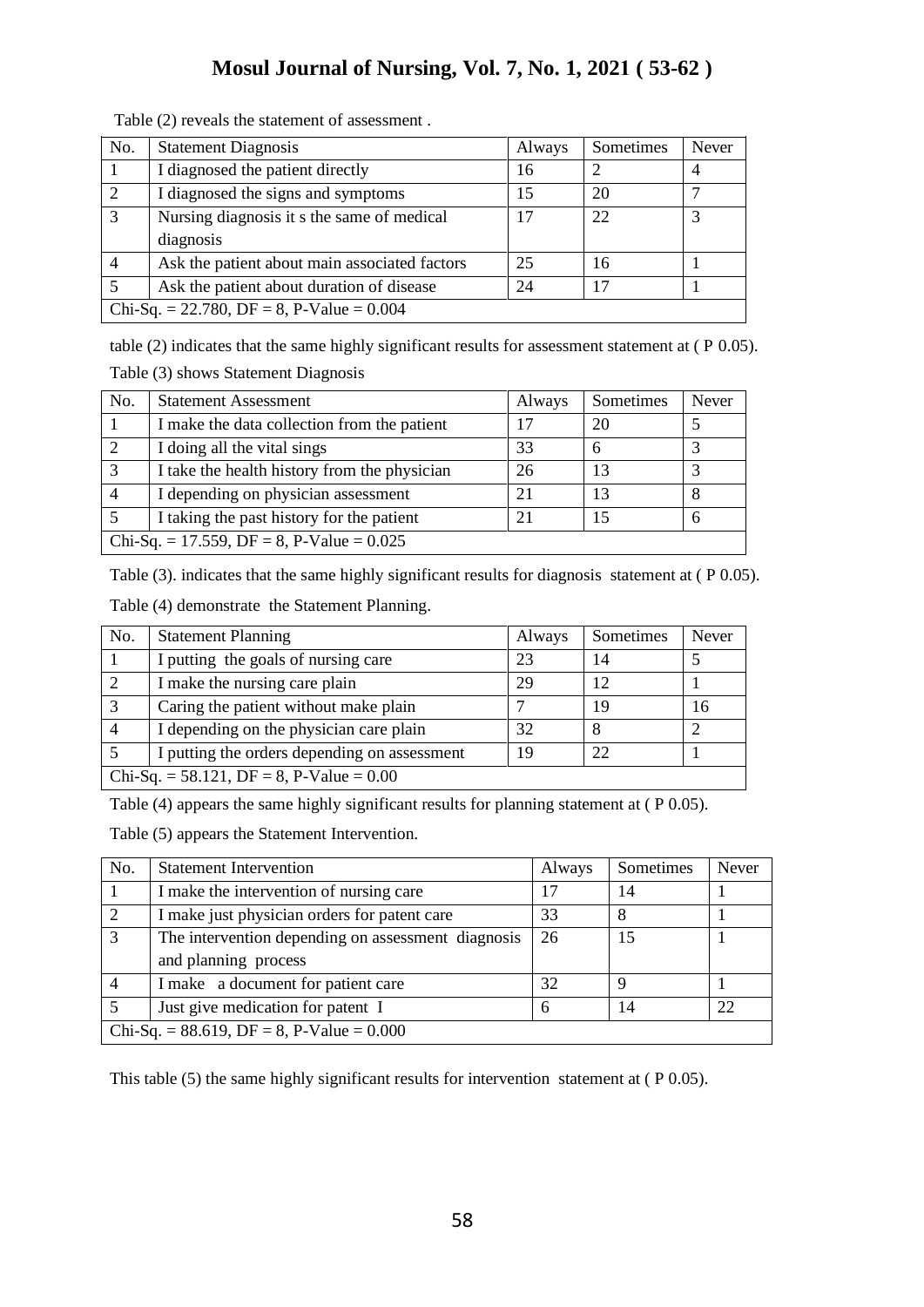| No.                                       | <b>Statement Evaluation</b>                       | Always | Sometimes | Never |
|-------------------------------------------|---------------------------------------------------|--------|-----------|-------|
|                                           | I observing the patient health improvement        | 37     |           |       |
|                                           | I observing the application of nursing care plain | 27     | 14        |       |
| $\mathbf{c}$                              | I assess the nursing care from time to time       | 22     | 19        |       |
|                                           | I evaluate my experience for nursing care         | 30     |           |       |
|                                           | I record all the nursing care steps               | 31     |           |       |
| Chi-Sq. = 23.637, DF = 8P-Value = $0.000$ |                                                   |        |           |       |

Table (6) demonstrate the Statement Evaluation.

Table (6) the same highly significant results for evaluation statement at ( P 0.05)

#### **Discussion**

The nursing process as a model its very important for any healthcare program .the application of any care plan or management should be formulate depending on systematic nursing process .In this study the researchers try to investigate the ability of nursing staff towered implementation of nursing process and their concept about this approach (Dochterman and Bulechek 2004).

Table (1) simply show the main points about demographical data . The age was 40% belong 18- 27 and 28-37 years , this indicate the majority of the sample at mid age and they don't has experience . The male number was higher than female which was about 36 nurse 85%.

With regard training program for nursing process the half of sample non enrolled with any educational or training program 20 nurse 50%. The same results for services duration 50% has less than 5 years, however just 6 nurse has more than 10 years .The educational level about 42% come from university education ( Nursing college ) 1 nurse postgraduate and 30 % from Institute .

The work setting higher percentage was in intensive care units 14 nurse 42% however 23% working in medical wards and 42% in surgical units .

With regard working time about 28 participants was night shifting 66% however 42% morning duty.

When the researcher talking about nursing process, must be starting with nursing assessment as the first step and last with nursing evaluation or expected out com.

#### *Nursing Assessment:*

Table ( 2 ) The nurses answer 55% of the questions related to taking the history of the disease ,which shows that the process of assessment and diagnosis of the patient is entirely based on the doctor , and also confirmed by 40% of nurses that they only collect general data from the patient (Lin 2002  $\lambda$ 

## *Nursing diagnosis :*

Table (3) shows Statement Diagnosis the second question was (I diagnosed the signs and symptoms ) about 40% answer sometimes this is another sings for lack of knowledge about nursing diagnosis and how to be getting it, and the sample answer some times 52 % for serious question which was (N about ursing diagnosis it s the same of medical diagnosis). Based on signs and symptoms the nursing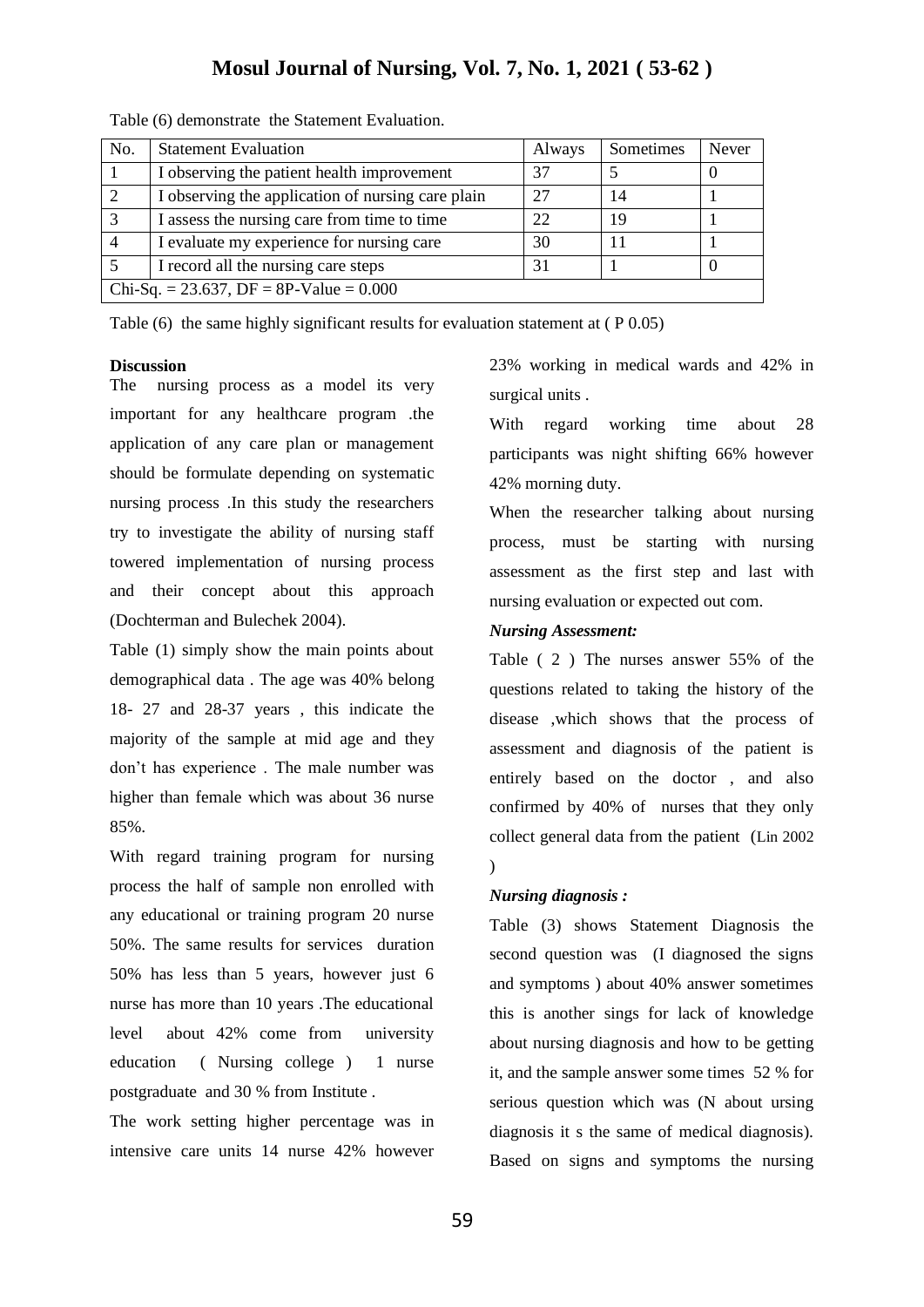diagnosis should be belt ,however the sample answer for that question was sometimes 50% (NANDA 2005)

#### *Nursing planning :*

Table (4) demonstrate the Statement Planning. it's a good news for when we found about 69% from sample answer always about second question (I make the nursing care plain ) but unfortunately 76% was answer always too for the forth question which was (I depending on the physician care plain) this result indicate there is no clear nursing care plan at our wards (Keenan 2006 ) accepting with us .

#### *Nursing intervention:*

Table (5) appears the Statement Intervention. In this table we have a two questions each one is opposite of other . the first one was (The intervention depending on assessment diagnosis and planning process ) the percentage of that was 61% for always answer this is very good and its evidence for critical thinking during formulate nursing care schedule and time table . However other question was (I make just physician orders for patent care )the same answer was always and the percentage is 78% its similar of ( DoH 1994) for some his results .

## *Nursing evaluation :*

Table (6) demonstrate the Statement Evaluation. All the question and answers in this table was high percentage in always suction . if the nursing care plan was intensive and contain a faxable time with ability to updating from time to time to reducing the negative factor and increasing a positive factors .the highly number was 71% for fourth question which was (I evaluate my experience

for nursing care ) and highest percentage was 88% other question was (I observing the patient health improvement (Billsus 2002) disagree with this interpretations

#### **Conclusions And Recommendations Conclusions:**

The main target of all health care plane is to arranged the steps and process for any care or management time table , the quality should be interact with this process it lead to reflect to health care system as a positive factors .

The conclusions of this study include the following:

1. The Variation in the percentage of the sample with regards their variables was not influencing on their knowledge.

2. The nursing process its very important to enhancing the quality of care especially at surgical field

3. The highly significant number for all elements of nursing process .

4. The nursing staff cant not be able to make any management with out nursing process .

#### **Recommendations:**

 Depending on the aims and objectives of this study, the researchers expecting the following recommendations:

1. The nursing process case sheet should be putting in patient case folder , to evaluate the patient and his health status systematically . 2. The nursing staff and health care team must be educating to how could they using nursing process .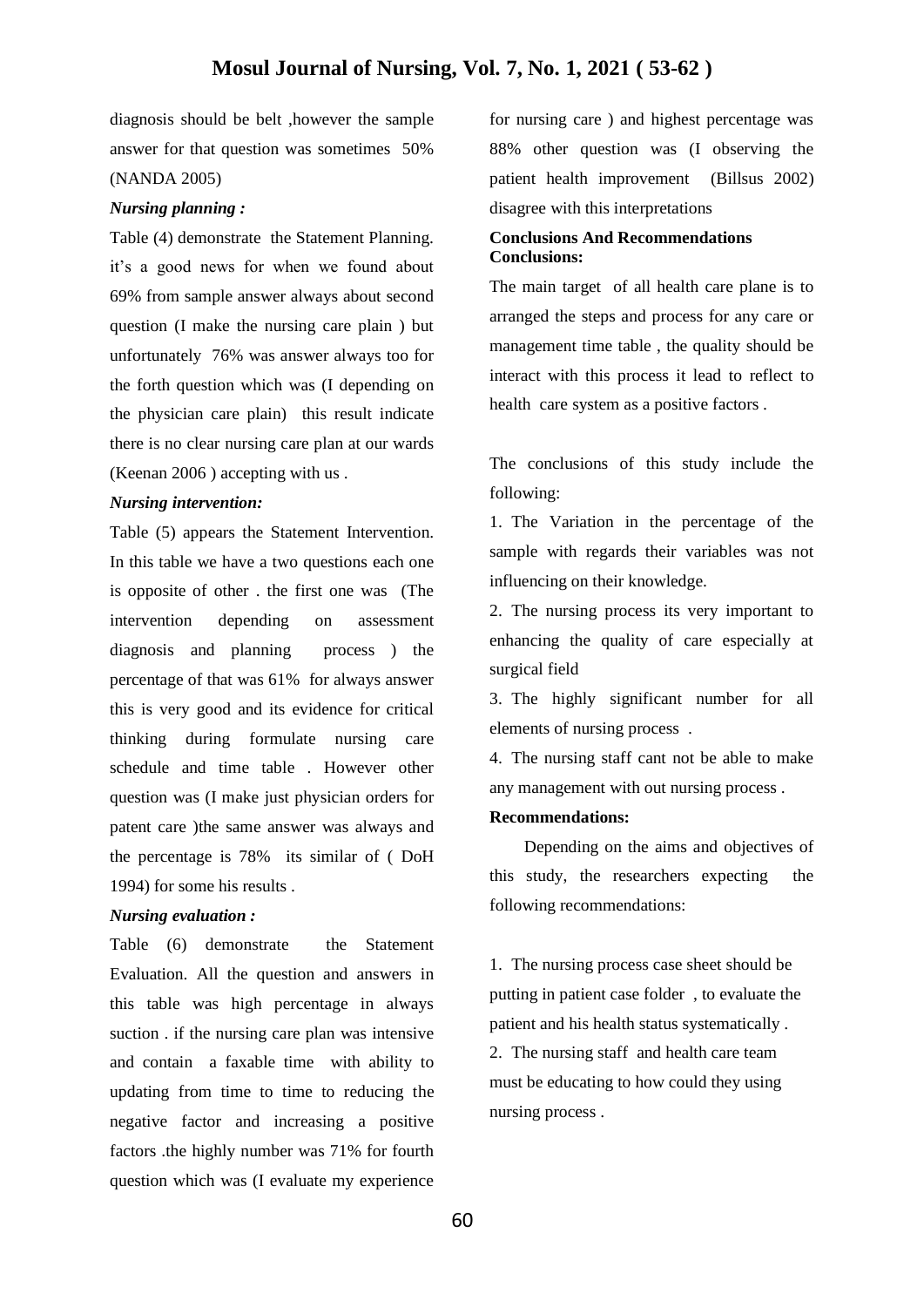3. The surgical wards should be formulate a l time table for all clients to guide them about their care as a schedules .

4. The head of nursing staff as a adviser must be enrolled at every health center in particular to discuss the implementation of nursing process

5. Assessment from time to time the positive and negative factors which was influencing on expected out come during evaluation care .

#### **Reference**

1. Pilot DF, Hunguler ,Bp (1999) , Nursing research principle and method ,  $(6<sup>th</sup>$  ed lippin cott) p 713-717.

2. Darzi, Lord A. (2008) *High Quality Care for All* (Cm. 7432, 2008) [Internet], Department of Health, London. <http://www.dh.gov.uk/> en/Publications and statistics Policy And Guidance/DH \_085825 (accessed 29 June 2014).

3. DoH (Department of Health) (1994) *The Allitt Inquiry: Independent Inquiry Relating to Deaths and Injuries on the Children's Ward at Grantham and Kesteven Hospital during the*

4. DoH (Department of Health) (2000) *Nurses, Midwives and Health Visitors (Training)*

5. NMC (Nursing and Midwifery Council) (2008) *The Code: Standards of Conduct, Performance and Ethics for Nurses and Midwives.* NMC, London[.www.nmc-uk.org](http://www.nmc-uk.org/)

6. NMC (Nursing and Midwifery Council) (2010) *Standards for pre-registration nursing education*. NMC. London. http://standards.nmcuk.org/Pages/Downloads.aspx (accessed 6 November 2014)

7. Grobe, S., Drew, J. & Fonteyn, M. (1991). A descriptive analysis of experienced nurses' reasoning during a planning task. Research in Nursing and Health, 14, 305-314.

8. Bogner, M.S. (1994). Human Error in Medicine, Lawrence Erlbaum Associates, New Jersey.

9. Effken, J.A., Kim, N.-G. and Shaw, R.E. (1997). Making the constraints visible: testing the ecological approach to interface design. Ergonomics (40)1:1-27.

10.Groen, M. (1995). Technology, Work and Organisation. A study of the nursing process in intensive care units, PhD thesis, Maastricht Universitaire Pers, Maastricht, the Netherlands.

11.Miller, A., Sanderson, P. (2000). Modeling "deranged" physiological systems for ICU information system design. Proceedings of the IEA 2000/HFES 2000 Congress:245-248.

12.Obradovich, J.H. and Woods, D.D. (1996). Users as designers: How People Cope with Poor HCl Design in Computer-Based Medical Devices. Human Factors (38)4:574-592.